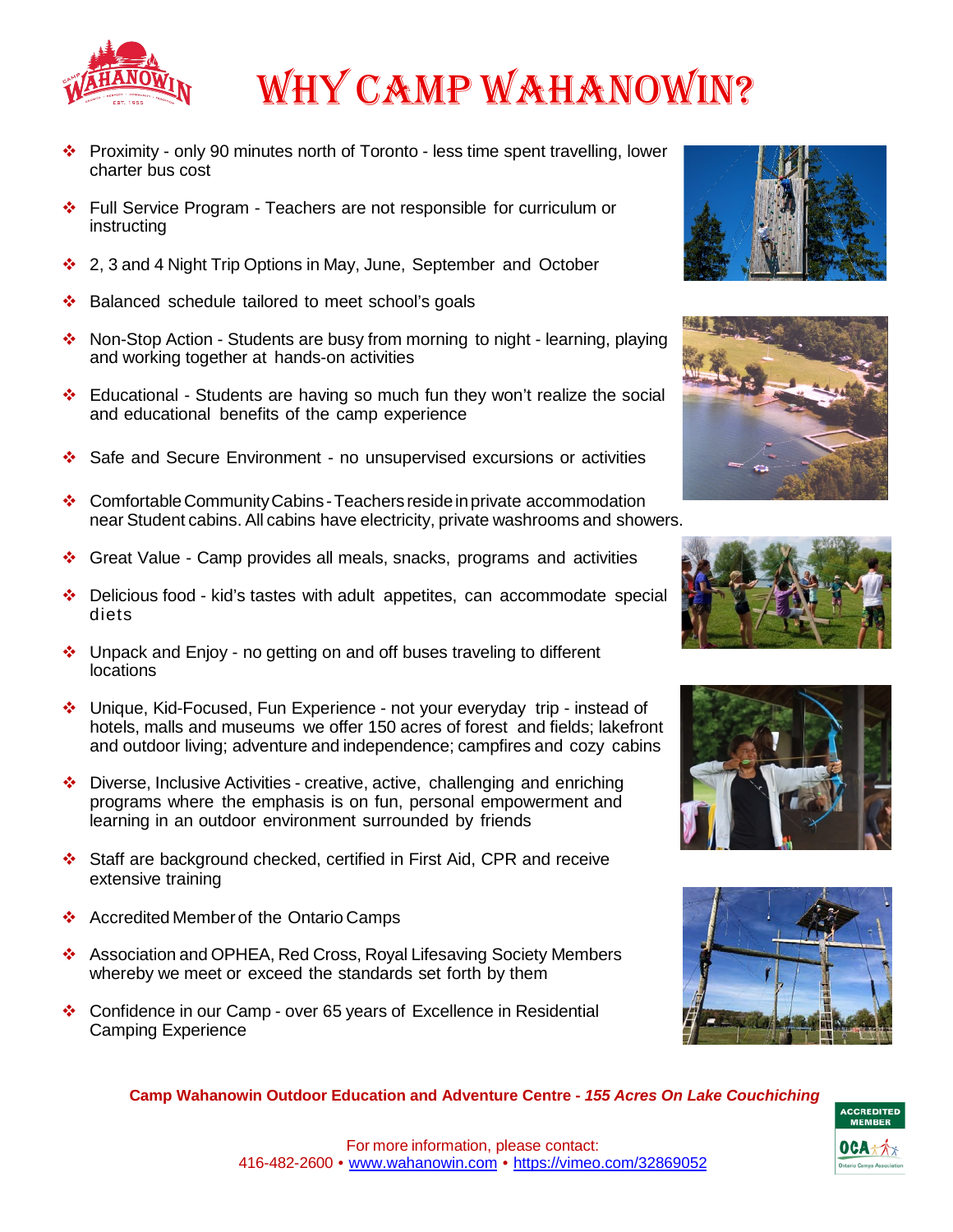

# WAHANOWIN OutdOOr Ed ANd AdvENturE CENtrE Sample Schedule

| Time                            | <b>Arrival Day</b>                       | Day 2                                    | Day 3                             | <b>Departure Day</b>                   |  |
|---------------------------------|------------------------------------------|------------------------------------------|-----------------------------------|----------------------------------------|--|
| 7:30am                          |                                          | Camp Wide<br><b>Quiet Ends</b>           | Camp Wide<br><b>Quiet Ends</b>    | Camp Wide<br><b>Quiet Ends</b>         |  |
| 8:00am                          |                                          | Flagpole                                 | Flagpole                          | Flagpole                               |  |
| 8:10am                          |                                          | <b>Breakfast</b>                         | <b>Breakfast</b>                  | <b>Breakfast</b>                       |  |
| After breakfast until<br>9:15am |                                          | Cabin clean up                           | Cabin clean up                    | Pack up Bags<br>Cabin Clean up         |  |
| 9:20am to 10:20am               | <b>Activity Three</b>                    |                                          | <b>Activity Eight</b>             | <b>Elective Three</b>                  |  |
| 10:30am to 11:30am              | 11:00am - Arrive<br>Move into cabins     | <b>Activity Four</b>                     | <b>Activity Nine</b>              | <b>Elective Four</b>                   |  |
| 11:35am to 11:45am              | <b>Morning Snack</b>                     | Morning Snack                            | Morning Snack                     | No Snack                               |  |
| 11:50am to 12:50pm              | <b>Mixer Games</b><br>Tour               | <b>Activity Five</b>                     | <b>Activity Ten</b>               | Early Lunch(11:45am)                   |  |
| 1:10 <sub>pm</sub>              | Lunch                                    | Lunch                                    | Lunch                             | Lunch                                  |  |
| 2:15pm to 3:15pm                | <b>Activity One</b>                      | <b>Activity Six</b>                      | <b>Elective One</b>               | Depart at 1:00pm<br>See you next year! |  |
| 3:25pm to 4:25pm                | <b>Activity Two</b>                      | <b>Activity Seven</b>                    | <b>Elective Two</b>               |                                        |  |
| 4:45pm to 5:45pm                | Sports/Open Rec<br><b>Tuck Shop Open</b> | Sports/Open Rec<br><b>Tuck Shop Open</b> | Sports/Open Rec<br>Tuck Shop Open |                                        |  |
| 6:10pm                          | <b>Dinner</b>                            | <b>Dinner</b>                            | Dinner on the Green (BBQ)         |                                        |  |
| 7:00pm to 8:00pm                | Unpack<br>Tuck Shop Open                 | Free time<br>Tuck Shop Open              | Free time<br>Tuck Shop Open       |                                        |  |
| 8:00pm to 9:30pm                | Crazy Olympics                           | Waha's Got Talent<br>Campfire            | Carnival<br>Dance                 |                                        |  |
| 9:30pm                          | Snack<br><b>Return to Cabins</b>         | Snack<br><b>Return to Cabins</b>         | Return to Cabins (10pm)           |                                        |  |
| 10:30pm                         | Camp Wide<br><b>Quiet Begins</b>         | Camp Wide<br><b>Quiet Begins</b>         | Camp Wide<br><b>Quiet Begins</b>  |                                        |  |

#### ACTIVITIES OFFERED AT WAHANOWIN MEET OR EXCEED ALL STANDARDS, RATIOS AND GUIDELINES AS STIPULATED BY THE ONTARIO CAMPS ASSOCIATION, OPHEA, TSSA, ROYAL LIFESAVING AND RED CROSS

Activity period are 1 hour in length and Wahanowin provides all the necessary equipment to enable full participation (e.g. helmets, pfd's, tennis racquets, fishing rods, etc.). All activities offered can be tailored to accommodate students as young as grade 1 up through high school age.

Students are divided into groups of 25 students and will be assigned a balanced activity schedule of Creative, Outdoor Recreational and Land Based Programs scheduled for them, plus Ropes and Waterfront if requested, based upon specific school's/school board's permission to include. Wahanowin will offer a swim test to allow for Waterfront participation if requested.

The final four activity periods of the week are Elective Programming, whereby the students select the activities they would like to participate in. They may be from our regular programming or from our expanded arts and sports options.

### CLIMB, CO-OPERATE, CONQUER - HIGH/LOW ROPES

Climbing Wall Co-operative Games High Ropes (Individual and Team Elements) Initiative Tasks Trapeze Zip Line High Ropes Options Upon Request/School Permitted

HANDS ON Beads and Boondoggle Candle Making Copper Enamelling Hemp Pottery Shrink Art Jewellery

WILDERNESS Fire Building/Outdoor Cooking Nature Hike Shelter Building Survival Game Wilderness Training FIELD, FITNESS AND FUN

Archery Aussie X Capture the Flag Drama Mountain Biking Tennis Sports Woodworking

#### ON THE WATER

Canoeing Fishing Sea Kayaking Pontoon Boat Cruise Stand Up Paddleboarding (SUP) Swimming WaterPark Waterfront Options Upon Request/School Permitted Swim Test Must be Completed at Camp

#### EVENING PROGRAMS

Games (Crazy O, The Amazing Race, Minute to Win It) Soirée/Talent Show Campfire Carnival Wahapalooza

SPECIAL PROGRAMS AND ACTIVITIES

Electives Flagpole Pre-meal Mix Up Musical Lunches Open Rec Theme Days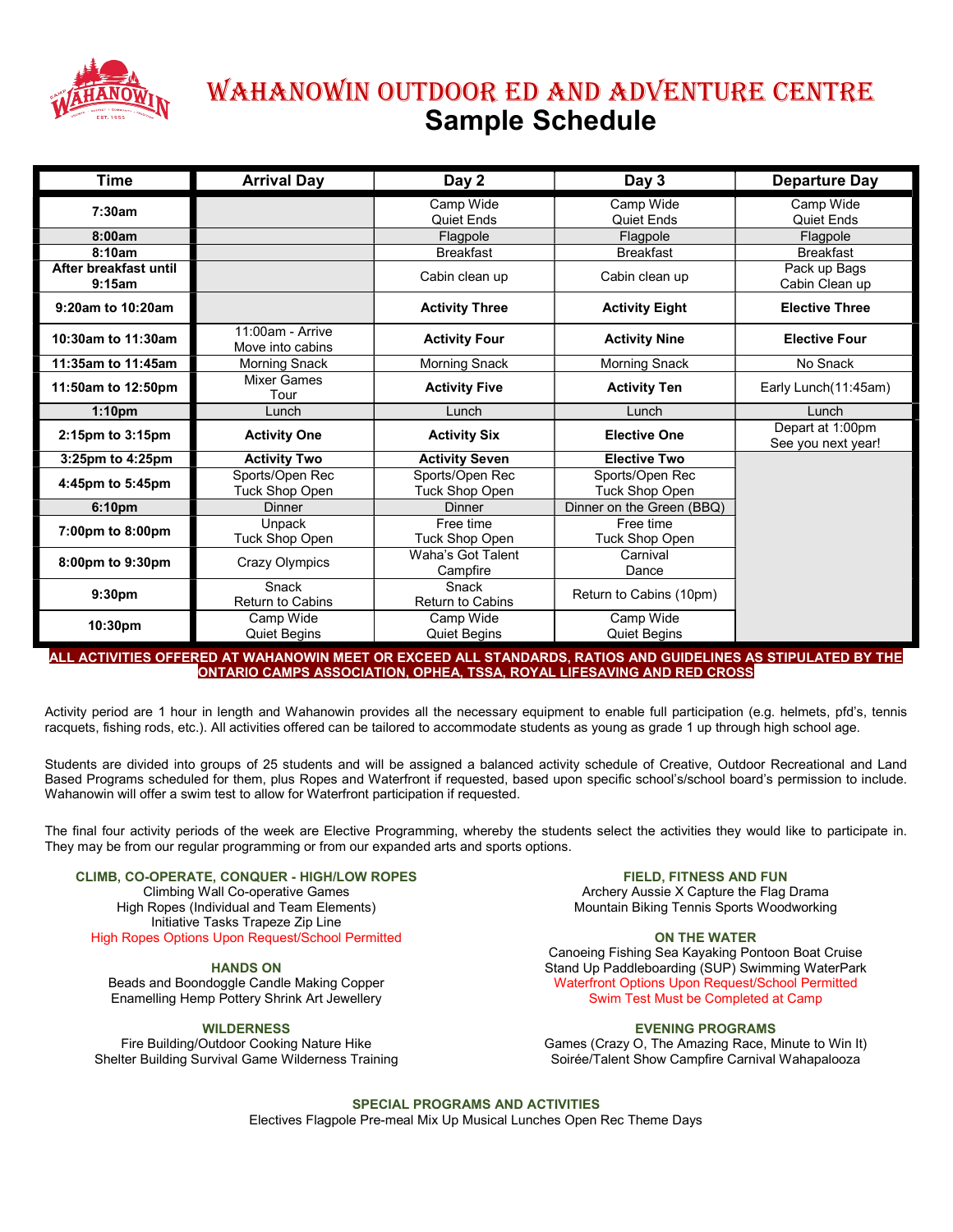

# WAHANOWIN OUTDOOR ED AND ADVENTURE CENTRE Sample Menu

|                                                                 | <b>Tuesday</b>                                                                                                                                                                                                                                                                                             | Wednesday                                                                                                                                                           | <b>Thursday</b>                                                                                                                                                                         | Friday                                                                                                                                                                                 |
|-----------------------------------------------------------------|------------------------------------------------------------------------------------------------------------------------------------------------------------------------------------------------------------------------------------------------------------------------------------------------------------|---------------------------------------------------------------------------------------------------------------------------------------------------------------------|-----------------------------------------------------------------------------------------------------------------------------------------------------------------------------------------|----------------------------------------------------------------------------------------------------------------------------------------------------------------------------------------|
| B<br>$\mathsf R$<br>Е<br>A<br>$\pmb{\mathsf{K}}$<br>F<br>A<br>S | Juice, milk and fresh fruit are<br>available at every breakfast<br>Morning snack of fruit or yogurt<br>served each day<br>Grains have<br>whole<br>wheat<br>options available<br>• A soup and salad bar is available<br>every lunch and dinner<br><b>Fresh</b><br>baked<br><b>breads</b><br>and<br>desserts | Apple juice Hot<br>chocolate Assorted<br>fruit<br>Hot and cold cereals Yogurt<br>Scrambled eggs Pom<br>poms<br>Lac/Vgn - Bake pom poms,<br>mini bagel, jam, sb pc's | Orange juice Hot<br>chocolate Assorted<br>fruit<br>Hot and cold cereals Yogurt<br>French toast Berries, whip,<br>syrup Sausages<br>Lac/Vgn - Waffle, soy milk<br>GF - GF waffle, cereal | Apple juice Hot<br>chocolate Assorted<br>fruit<br>Hot and cold cereals Yogurt<br>Croissants<br>Sliced tomato, cheese Boiled<br>eggs<br>Lac/Vgn - warm English<br>muffins, jam, sb pc's |
| T                                                               | AM Snack Attack $\rightarrow$                                                                                                                                                                                                                                                                              | <b>GF</b> - Bake home fries<br>Yogurt tube                                                                                                                          | <b>Nectarines</b>                                                                                                                                                                       | GF - GF bagel, cereal<br>None (Early Lunch)                                                                                                                                            |
|                                                                 | Tomato soup Salad                                                                                                                                                                                                                                                                                          | Italian wedding soup Salad                                                                                                                                          | Thai chicken soup Salad                                                                                                                                                                 | Potato leek soup Salad                                                                                                                                                                 |
| L<br>U<br>N<br>C                                                | <b>Bar Grilled cheese</b><br>Goldfish, kettle chips<br>Dessert dirt                                                                                                                                                                                                                                        | Bar<br>Taco seasoned beef<br>Hard and soft shells Quattro-<br>lettuce, salsa, cheese, sour<br>cream<br>Rice krispie squares                                         | Bar Chicken fingers<br>French fries<br>Ketchup, BBQ, plum sauce<br>Cones                                                                                                                | Bar<br>Pizza Chips<br><b>Brownies</b>                                                                                                                                                  |
| н                                                               | Lac/Vgn - refried bean and<br>veggie wraps, lay's chips, soy<br>milk dessert dirt<br>GF - GF grilled cheese,<br>no oreo on dessert                                                                                                                                                                         | Halal - ground beef,<br>cookie VegVgn - vegan<br>wedding soup, TVP tacos<br><b>GF</b> - gf wrap, brownie                                                            | Halal - chicken burger<br>VegVgn - broccoli soup,<br>vegan chick fingers, sorbet<br>GF - GF chicken fingers                                                                             | Lac/Vgn - garlic bruschetta<br>flatbread, roasted veggie<br>flatbread, oreos<br>GF - GF crust, soup<br>w/GF noodles, brownie                                                           |
| D<br>L                                                          | Salad<br>Roast beef w/gravy<br>Mashed potatoes Corn<br>Marble cake w/icing                                                                                                                                                                                                                                 | Salad Bar<br>Roast chicken - 9cut, drums<br>BBQ, honey garlic Rice<br>Baby carrots Banana cake<br>w/icing                                                           | Salad Bar Rotini<br>pasta Meatsauce<br>Parmesan cheese Garlic<br>baguettes Honeydew<br>wedges                                                                                           |                                                                                                                                                                                        |
| N<br>N<br>E<br>$\mathsf{R}$                                     | Halal - beef<br>VegVgn - vegan ground<br>shepherd's pie<br>GF - GF chocolate muffin                                                                                                                                                                                                                        | Halal - chicken VegVgn - tofu<br>veggie stir fry, Enjoy life cookie<br>GF - rice, banana muffin                                                                     | <b>Halal</b> - halal meatballs<br>VegVgn - vegan meatsauce,<br>garlic baguette<br>GF - GF pasta, roll                                                                                   |                                                                                                                                                                                        |
|                                                                 | Cereal bar, juice                                                                                                                                                                                                                                                                                          | Lay's chips, juice                                                                                                                                                  | S'mores, jucie                                                                                                                                                                          | ← Bedtime Snack                                                                                                                                                                        |

Our menus are carefully planned in accordance to Canada's Food Guide, allergy awareness and popular tastes. We are proud of the meals that we serve and can accommodate most special dietary requests (vegetarian, vegan, lactose intolerant, celiac, religious, etc.).

We do not use foods that contain, "may contain" or are "processed in a plant that uses" peanuts, tree nuts, pork or shellfish Due to potential cross contamination no foods contain sesame or poppy seeds, although they "may contain" Outside food is not permitted due to strict allergen protocols

Students or staff with additional dietary restrictions or allergies should contact the camp to discuss

### SPECIAL DIET ALTERNATIVES - AVAILABLE UPON REQUEST - MUST SIGN UP AT THE BEGINNING OF THE WEEK

Lac/Vgn - Alternative when main meal is dairy for those who are Lactose Intolerant, Vegan or have a Dairy Allergy Veg/Vgn - Alternative for when main meal is meat for Students and Staff who are Vegetarian and Vegan Halal - When the main meal is meat a Halal option is available

GF - A gluten free alternative is provided those who are Celiac or wheat intolerant